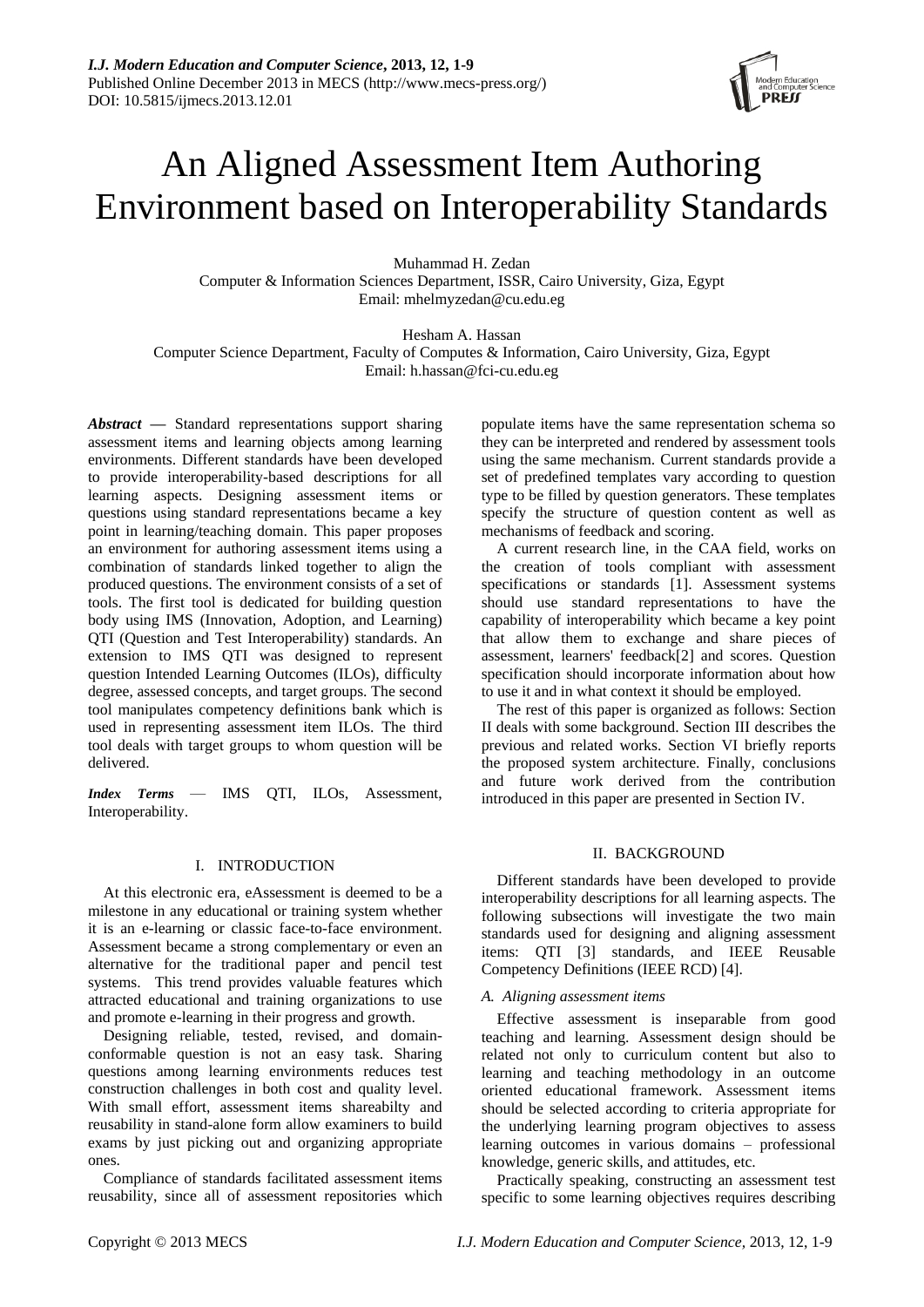assessment items with metadata related to ILOs, difficulty level, concept to be assessed and target group. Metadata will make it easy to select a set of assessment items to formulate a specific test according to their criteria.

Well expressed statements of intended learning outcomes help both tutors and students. They provide a clear explanation of what is required to complete successfully a module in a programme of study providing there are strong links between the learning outcomes, the assessment criteria and the assessment methods [5].

### *B. IMS QTI description and application*

IMS GLC (Global Learning Consortium) [6] presented a unified specification named QTI for eassessment in 1999. It has been considered as a de facto standard for reusable components. It is based on Question Markup Language (QML), a structured language proposed by Question Mark Computing Ltd [7] in 1997. It depends on the XML to organize and specify the assessment content which could be easily shared and reused [8]. It uses ASI model (Assessment-Section-Item) to define reusable tests [9]. QTI was enhanced [3], [6], [1], and [8] to provide specifications for building, processing and sharing all items of assessment information and reporting test results.

IMS QTI deals with questions (i.e. *assessmentItems*) and tests (i.e. *assessmentTests*). More specifically, it proposes a software architecture consisting of a repository (i.e. *itemBank*) managed by the itemBankManager that stores the *assesmentItems* that can be included and reused in different *assesmentTests* in a given *learningSystem*. There is also an *authoringTool* for the authors to manage *assessmentItems* and a *testConstructionTool* for the *testConstructors* to build *assessmentTests*. The tutors configure the materials in the *learningSystem* for the candidates, who can answer *assessmentTest* through an *assessmentDeliverySystem*, maybe under the vigilance of a proctor [10]. Figure 1 illustrates these main concepts and architecture of IMS QTI.



Figure 1. IMS QTI architecture and Role of Assessment Tests and Assessment Items [3]

### *C. Deficiencies of IMS QTI*

As to online assessment management systems, the use of IMS QTI specification only limits in a few countries and still only a few organizations adopt it [11].

- The semantic and terminologies of the specification has some difficulties to be understood by instructors. Testers need to spend a lot of time to get familiar with its complex and specific concepts.
- It does not support a reference representation for Aims, learning objectives and ILOs for assessment items.
- There's no any link information between assessment items and the concept or subject being assessed
- The difficulty level of the assessment items is absent.
- Optional and redundant attributes in assessment items need special concentration during software developing.
- The existence of different versions is a huge obstacle for interoperability. The amount of possible scenarios to consider when writing an import module derived from the specification rules it too complex [12], [8].

# *D. IEEE RCD description and application*

It is based on IMS RDCEO (Reusable Definition of Competency or Educational Objective) [13]. It defines a data model for describing, referencing, and sharing competency definitions, primarily in the context of online and distributed learning. This Standard provides a way to represent formally the key characteristics of a competency, independently of its use in any particular context. It enables interoperability among learning systems that deal with competency information by providing a means for them to refer to common definitions with common meanings.

IEEE RCD is the only widely accepted standard for describing generic learning outcomes [14]. Its structure is very simple and consists of four elements most of them are text. Figure 2 illustrates RCD elements.



Figure 2. Reusable Competency Definition (RCD) Model

# III. RELATED WORK

Researchers added some modifications to QTI specifications to allow it to support some valuable and missing criteria. Also, an enormous number of tools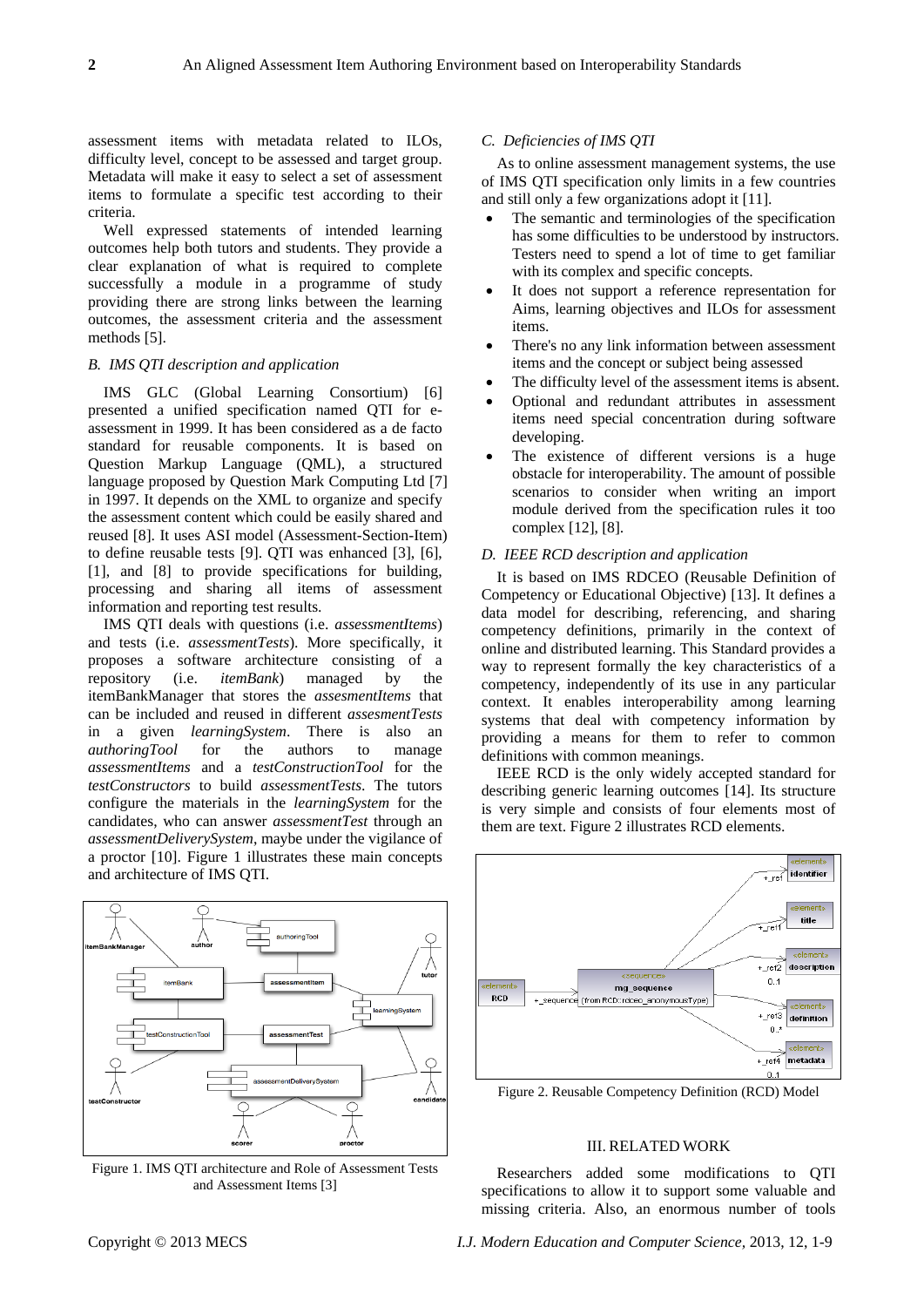have been created to facilitate the creation and manipulation of QTI-compliant assessments. The next two sub-sections will deal these two points.

# *A. IMS QTI model extensions*

Table I lists a set of architectures which were presented as extension to QTI model. First column (Architecture) specifies the name of architecture. Second column (level) deals with the QTI model portion in which the modifications were took place. Level may be Item (Question, a part of assessment), Test (Whole assessment), or QTI model (All components of QTI). Third column (Supplemented Features) introduces the set of added criteria.

#### TABLE I. IMS QTI EXTENSIONS

| <b>Architecture</b>               | Level | <b>Supplemented Features</b>                                                                                                      |
|-----------------------------------|-------|-----------------------------------------------------------------------------------------------------------------------------------|
| AQT[15]                           | Item  | • Accumulative assessment<br>• Accumulative feedback<br>• Visualization declaration                                               |
| QTI Mobile<br>assessment [16]     | Test  | • Automatically generating<br>self-<br>contained Flash-Lite assessments<br>from QTI packages                                      |
| Collage IMS LD<br>[17]            | QTI   | • Use of educational patterns<br>Model • Enable integration of Web 2.0-like<br>services                                           |
| QTI-Rubrics [2]                   | QTI   | • Integrate IMS Rubric with QTI<br>Model • Enables automatic<br>formative<br>feedback for learners                                |
| LEARN-SOL<br>[10]                 | QTI   | • Automates the role of scorer<br>Model • Enables automatic<br>Rating<br>and<br>grading                                           |
| CompositeText<br>Interaction [18] | Item  | • Assembles two interactions: hottext<br>and textEntry<br>• Allows to find wrong instructions<br>and correct the identified error |

# *B. QTI-based systems*

QTI specification is chosen by a set of e-learning systems for representing different components of assessments to be used in importing and exporting assessment documents at different levels. Table II briefly reports the most recent set of these systems. First column (System) lists the names of these systems. Second column (Type) specifies system type which may be learning management system (LMS), Learning Content Management System (LCMS), Virtual Learning Environment (VLE) or Assessment Tool (AT). Third column mentions the QTI level at which is the same as Table II. Fourth column (Version) highlights the QTI version which is used in exporting/importing assessment documents from/into these systems. Finally, fifth column presents the system home site at which system details can be located.

#### VI. PROPOSED SYSTEM

The proposed system is presenting an environment called *ESI* consisting of three tools (i.e. Competency, Target Groups, and Assessment Item Authoring tools)

for constructing questions based on standards. The employed standards are IMS QTI and IEEE RCD. An extension to IMS QTI was designed to represent assessment item ILOs, difficulty level, concepts to be assessed, and target groups. Beside ESI features, next sub-sections will describe IMS QTI extended model [19] and the three tools.

# *A. Features of ESI*

*ESI* introduces the following features:

- Facilitates teachers the utilization of good techniques of building assessment contents compliant with standard specifications without have a deep technical background or knowledge about it.
- Minimizes time: since building efficient questions consumes a lot of time and need especial skills. ESI helps learning participants to construct questions in an easy-to-use manner.
- Can be integrated and plugged in any learning environment since it is composed as java package
- Supports valuable criteria added in the QTI extended model such as ILOs, difficulty level and learnt concept.
- Compatible with QTI-based system even after adding new features. Systems that do not support this addition will not process it.

| <b>System</b>                         | <b>Type</b>            |      | <b>Level Version</b> | Homepage                      |
|---------------------------------------|------------------------|------|----------------------|-------------------------------|
| Angel                                 | LMS                    | Test | 2.1                  | www.angellearning.com         |
| <b>AQuRate</b>                        | AT                     | Item | 2.1                  | http://aqurate.kingston.ac.uk |
| ASDEL                                 | AT                     | Item | 2.1                  | www.asdel.ecs.soton.ac.uk     |
| <b>ATutor</b>                         | LCM                    | Test | 2.1                  | www.atutor.ca                 |
| Blackboard                            | LMS & VLE              | Item | 1.2                  | www.blackboard.com            |
| Clix                                  | <b>LMS</b>             | Item | 1.2                  | www.im-c.com                  |
| Cognero                               | AT                     | Item | 2.1                  | www.cognero.com/              |
| COMBA<br>$[20]$                       | AT                     | Test | 2.1                  | http://ecs.soton.ac.uk        |
| Content-e                             | AT                     | Item | 2.0                  | http://eng.content-e.nl       |
| <b>DB</b> Primary                     | <b>LMS</b>             | Item | 2.0                  | www.getprimary.com            |
| Desire2Learn                          | LMS                    | Item | 1.2                  | www.desire2learn.com          |
| Diploma                               | $\mathbf{A}\mathbf{T}$ | Test | 2.1                  | www.brownstone.ne             |
| Dokeos                                | <b>LCMS</b>            | Item | 2.0                  | www.dokeos.com                |
| Elques                                | AT                     | Item | 2.1                  | http://elques.bps-system.de/  |
| <b>ILIAS</b>                          | <b>LMS</b>             | Item | 1.2                  | www.ilias.de                  |
| <b>LRN</b>                            | <b>VLE</b>             | Item | $\overline{1.2}$     | http://dotlrn.org             |
| Mathqurate                            | AT                     | Item | 2.1                  | www.qtitools.org              |
| Moodle                                | <b>LMS</b>             | Item | 2.0                  | http://moodle.org             |
| <b>OLAT</b> [21]                      | <b>LMS</b>             | Test | 1.2                  | www.olat.org                  |
| $\overline{Q}$<br>Writer<br>Publisher | AT                     | Item | 1.2                  | www.questionwriter.com        |
| <b>OMark</b><br>Perception            | AT                     | Test | 1.2                  | www.questionmark.com          |
| Respondus                             | AT                     | Test | 1.2                  | www.respondus.com             |
| Sakai                                 | <b>LMS</b>             | Item | 1.2                  | www.sakaiproject.org          |
| Studywiz                              | <b>VLE</b>             | Item | 1.2                  | www.europe.studywiz.com       |

TABLE II. IMS QTI BASED SYSTEMS

The QTI v2.1 was chosen because its interoperability and the easy management of its elements [1]. Also, its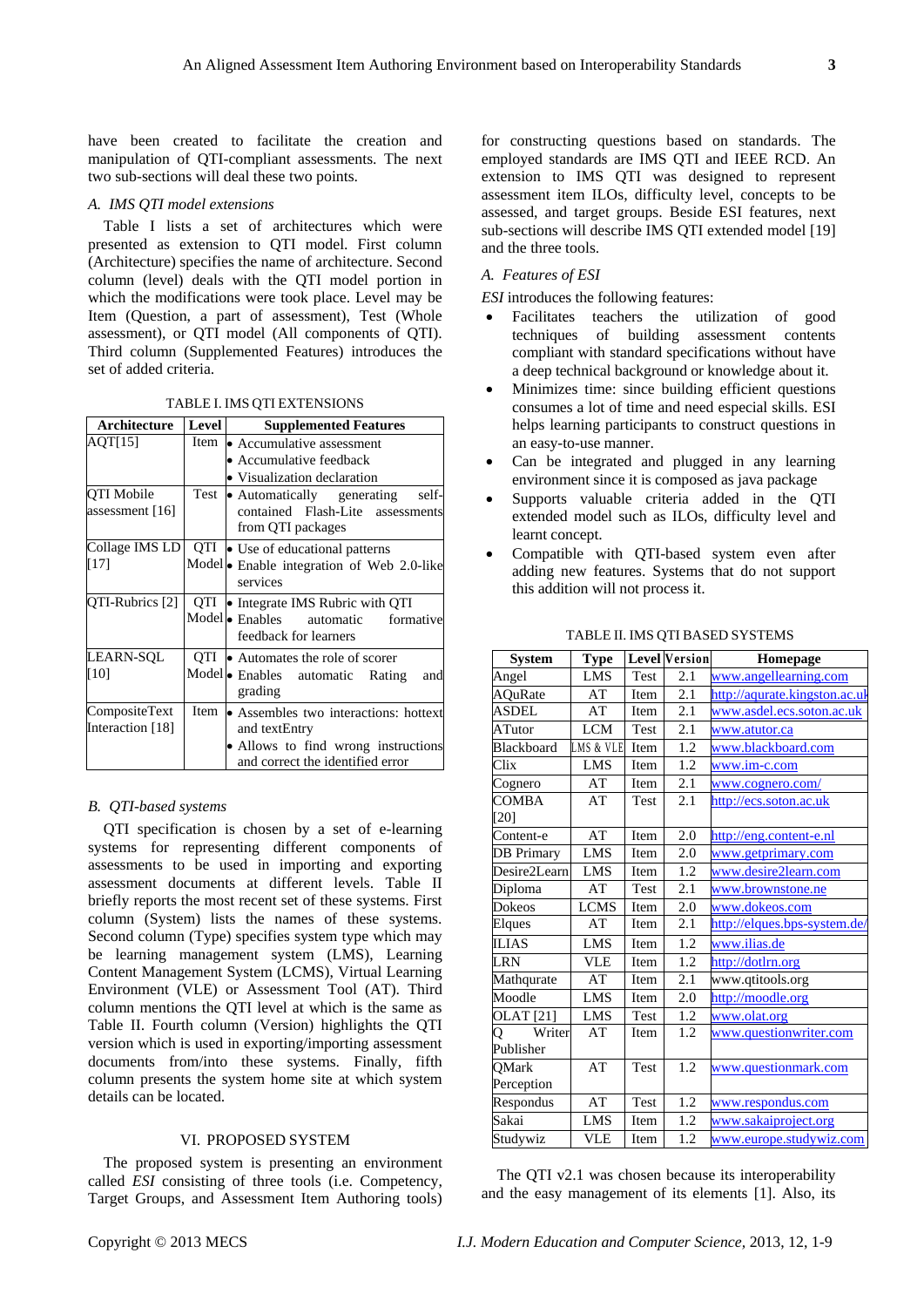increasing complexity of XML tags in QTI makes it more flexible [16], [22].

#### *B. IMS QTI extended model*

The proposed extension of QTI model integrates *extension Declaration* [19] object with *variable Declaration* object associated with *assessment Item* object. Figure 6 illustrates this integration.

*Extension Declaration* supplemented features include four elements:

- ILOs (*intended Learning Outcomes*): represent the kinds of outcomes aimed to appraise and on which the assessment test is adapted and aligned. Assessment item may involve more than one ILO. ILO can refer to an entry for a competency in RCD repository.
- Difficulty level (*difficulty Declaration*): describes the degree of difficulty the assessment item fall in. The selection of assessment questions is performed on the basis of their difficulty level (i.e. some questions are dedicated to excellent students; others are assigned for ordinary ones and so on).
- Assessed concepts (*concepts Declaration*): highlights the concepts to which the question is applied.
- Target group (*target Groups Declaration*): qualifies groups in the community selected as being the most appropriate for answering the specified assessment item. It can be learners of a certain education license, age, gender and expertise time and level.

Attributes of *intended Learning Outcome*, *difficulty Declaration*, concept Declaration, and *target Group Declaration* are clarified in tables III, IV, V, and VI respectively.

#### TABLE III. DESCRIPTION OF INTENDEDLEARNINGOUTCOME ATTRIBUTES

| <b>Attribute</b> | <b>Description</b>                                                                                                                                                                                                      |  |  |  |  |  |
|------------------|-------------------------------------------------------------------------------------------------------------------------------------------------------------------------------------------------------------------------|--|--|--|--|--|
|                  | Identifier Uniquely identifies its ILO instance                                                                                                                                                                         |  |  |  |  |  |
| refID            | Refers to some ILO description in external<br>repository                                                                                                                                                                |  |  |  |  |  |
|                  | related to the identified one                                                                                                                                                                                           |  |  |  |  |  |
| Type             | Specifies to which category of ILOs the assessment<br>item related. This category may be knowledge and<br>understanding, intellectual skills, professional and<br>practical skills, or general and transferable skills. |  |  |  |  |  |
| Value            | Assigned to the literal description of ILO itself.                                                                                                                                                                      |  |  |  |  |  |

# TABLE IV. DESCRIPTION OF DIFFICULTYDECLARATION ATTRIBUTES

| <b>Attribute</b> | <b>Description</b>                                      |  |  |  |  |
|------------------|---------------------------------------------------------|--|--|--|--|
|                  | identifier The same as table III                        |  |  |  |  |
| Grade            | A symbol specifies difficulty level (i.e. A, B, C, etc) |  |  |  |  |
| Value            | A number specifies difficulty level may (i.e. 0.3, 0.5, |  |  |  |  |
|                  | $0.7$ etc).                                             |  |  |  |  |
| Range            | Specifies the symbols used in grade attribute           |  |  |  |  |
| From             | Holds the start of number range for value attribute     |  |  |  |  |
| Tо               | Holds the end limit of number range for value           |  |  |  |  |
|                  | attribute                                               |  |  |  |  |

TABLE V. DESCRIPTION OF CONCEPTDECLARATION **ATTRIBUTES** 

| <b>Attribute</b> | <b>Description</b>                                          |  |  |  |  |
|------------------|-------------------------------------------------------------|--|--|--|--|
|                  | Identifier The same as table III                            |  |  |  |  |
| refID            | The same as table III                                       |  |  |  |  |
|                  | Parented A reference identifier for the learning concept or |  |  |  |  |
|                  | unit which contains the current concept                     |  |  |  |  |
| Type             | It's specified by the concept generator. Assessed           |  |  |  |  |
|                  | concept may be a unit, lesson, section, theory or           |  |  |  |  |
|                  | term                                                        |  |  |  |  |
| From             | Holds the start of number range for value attribute         |  |  |  |  |
| Title            | A description or name of the concept being assessed         |  |  |  |  |

TABLE VI. DESCRIPTION OF TARGETGROUPDECLARATION ATTRIBUTES

| <b>Attribute</b> | <b>Description</b>                                                                                                                                       |  |  |  |  |
|------------------|----------------------------------------------------------------------------------------------------------------------------------------------------------|--|--|--|--|
| identifier       | The same as table III                                                                                                                                    |  |  |  |  |
| Domain           | The area of knowledge on which the question<br>applied (i.e. medicine, computer science,<br>agriculture, )                                               |  |  |  |  |
| Gender           | Takes value of male or female                                                                                                                            |  |  |  |  |
|                  | descriptionDetailed statement about the specified target group<br>Additional information may be supplied dependent<br>on the tool applying this ontology |  |  |  |  |
| Extra            |                                                                                                                                                          |  |  |  |  |

## *B. Competency Tool (CT)*

CT is a tiny tool dedicated for building and manipulating competency repositories. The word competency is used in a very general sense that includes skills, knowledge, tasks, and learning outcomes. The generated competencies structure is RCD-conformable. Competencies can be used to describe ILOs and can be referenced by *extensionDeclaration intendedLearningOutcomes*. CT architecture, a sample of generated competencies, and GUI are shown in figures 3, 4, 5 respectively. CT puts JAXB (Java Architecture for XML Binding) [23] and DOM (Document Object Model) [24] technologies into service to manage competencies repository. Also, CT employs *Ekit* [25] which is a free open source Java HTML editor applet and application. Some modifications have been supplemented to Ekit to view competency objects.



Figure 3. Competency Tool (CT) Architecture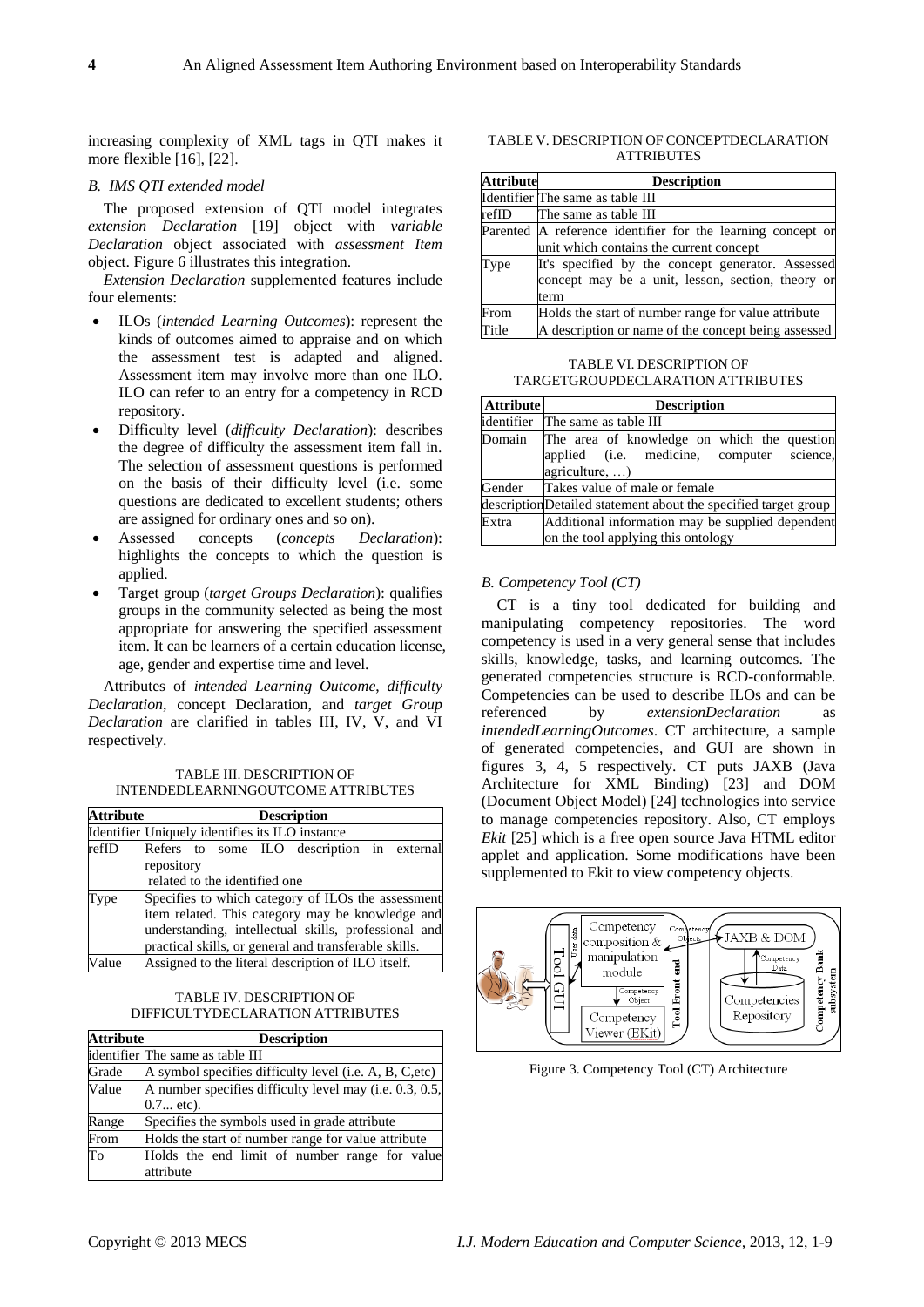|            | xml version="1.0" encoding="UTF-8" standalone="ves" ?<br><competencies xmlns:ns2="http://www.imsglobal.org/xsd/imsrdceo_rootv1p0"><br/><rdceo> <identifier>ID 1292588087468</identifier></rdceo></competencies> |               | <b>TargetGroupsDeclarationType Editor</b>              |          |                  |                         | $\overline{\mathsf{x}}$ |
|------------|-----------------------------------------------------------------------------------------------------------------------------------------------------------------------------------------------------------------|---------------|--------------------------------------------------------|----------|------------------|-------------------------|-------------------------|
|            | <title><br/><langstring xmi:lang="en-us">Recognize the basic components of programs written in high level<br/>languages </langstring></title><br><description></description>                                    |               | <b>Available Target Groups Properties</b>              |          |                  |                         |                         |
|            | <langstring xml:lang="en-us"> The first Knowledge and Understanding ILO related to Programming<br/>(1) course. Computer Science Department. Faculty of Computers and Information. Cairo</langstring>            | ID            | Title                                                  |          | Domain           |                         |                         |
|            | University.                                                                                                                                                                                                     |               | ID TG 1292593522843 Computer Science - Level 1         |          | Computer Science |                         | E                       |
|            | <definition> <model>Default Model</model><br/><statement statementid="ST_ID_1292588191078" statementname="Intended Learning Outcome"><br/><statementtext></statementtext></statement></definition>              |               | <b>Target Group Properties Editor</b>                  |          |                  | $\overline{\mathsf{x}}$ | $+$                     |
|            | <langstring xml:lang="en-us">Knowledge and Understanding</langstring>                                                                                                                                           |               | -Target Group Properties·                              |          |                  |                         | $\blacksquare$          |
|            |                                                                                                                                                                                                                 | Identifier:   |                                                        |          |                  |                         | v.                      |
| $\cdots$   |                                                                                                                                                                                                                 |               | ID TG 1292593522843                                    |          |                  |                         |                         |
|            | Figure 4. Competency Sample generated by CT                                                                                                                                                                     | Title:        |                                                        |          |                  |                         |                         |
|            |                                                                                                                                                                                                                 | Text          |                                                        | Language |                  |                         |                         |
|            |                                                                                                                                                                                                                 |               | Computer Science - Level 1                             | en-us    |                  | Ε                       |                         |
|            | <b>Competencies Editor</b>                                                                                                                                                                                      |               |                                                        |          |                  | $\ddot{}$               |                         |
|            | -Available Competencies Properties                                                                                                                                                                              |               |                                                        |          |                  | $\overline{a}$          |                         |
|            |                                                                                                                                                                                                                 | Description:  |                                                        |          |                  |                         |                         |
| ID         | Title<br>ID 1292588087468<br>Recognize the basic components of programs written in<br>E                                                                                                                         | Text          |                                                        |          | Language         |                         |                         |
| ID.<br>ID. | $\overline{\mathbf{x}}$<br><b>Competency Properties Editor</b>                                                                                                                                                  |               | All students joined Computer Science programme a en-us |          |                  | E                       |                         |
| ID         | <b>-RDCEO Properties</b>                                                                                                                                                                                        |               | <b>Target Group Description Editor</b>                 |          |                  | $+$                     |                         |
| ID<br>ID.  | Identifier:                                                                                                                                                                                                     |               | FText Element Properties-                              |          |                  | $\sim$                  |                         |
| ID.<br>ID. | ID 1292588087468<br>Title:                                                                                                                                                                                      | <b>Domain</b> | Text:                                                  |          |                  |                         |                         |
| ID,        | String<br>$L$ ang                                                                                                                                                                                               | Te:           | All students joined Computer Science programme at      |          |                  |                         |                         |
| ID.<br>ID. | Recognize the basic components of programs written in hig en-us<br>E                                                                                                                                            | Com           | the first year                                         |          |                  | E                       |                         |
|            | $+$<br><b>Competency Title Editor</b>                                                                                                                                                                           | Prod          |                                                        |          |                  | $^{+}$                  |                         |
|            | FText Element Properties<br><b>Descriptio</b><br>Text:                                                                                                                                                          |               |                                                        |          |                  |                         |                         |
|            | Strin<br>Recognize the basic components of programs written                                                                                                                                                     | Gender        |                                                        |          |                  |                         |                         |
|            | in high level languages.<br>The fir                                                                                                                                                                             | all           |                                                        |          |                  |                         |                         |
|            |                                                                                                                                                                                                                 | Extra:        | Language: en-us                                        |          |                  |                         |                         |
|            | Definitio                                                                                                                                                                                                       | Te            |                                                        |          |                  |                         |                         |
|            | <b>Mode</b>                                                                                                                                                                                                     | Edit          | OK                                                     | Cancel   |                  | E                       |                         |
|            | Language: en-us<br>$\overline{\phantom{0}}$<br><b>State</b>                                                                                                                                                     |               |                                                        |          |                  | $\ddot{}$               |                         |
|            | OK<br>Cancel<br>F.                                                                                                                                                                                              |               |                                                        |          |                  | $\blacksquare$          |                         |
|            | $+$                                                                                                                                                                                                             |               |                                                        |          |                  |                         |                         |
|            |                                                                                                                                                                                                                 |               | OK                                                     |          | Cancel           |                         |                         |
|            | ОΚ<br>Cancel                                                                                                                                                                                                    |               |                                                        |          |                  |                         |                         |

Figure 5. Competency Tool GUI Figure 7. Target Group Tool GUI



Figure 6. IMS QTI assessment item object model [15] and extentionDeclaration [19] added to it

# *C. Target Group Tool (TGT)*

TGT is a small tool intended to simplify and facilitate managing repositories of target group definitions. The produced target group structure matches *targetGroupsDeclaration* definition. TGT architecture is closely similar to CT but instead of generating competencies, TGT generates target groups. TGT GUI and sample of the generated target groups are demonstrated in figure 7 and 8.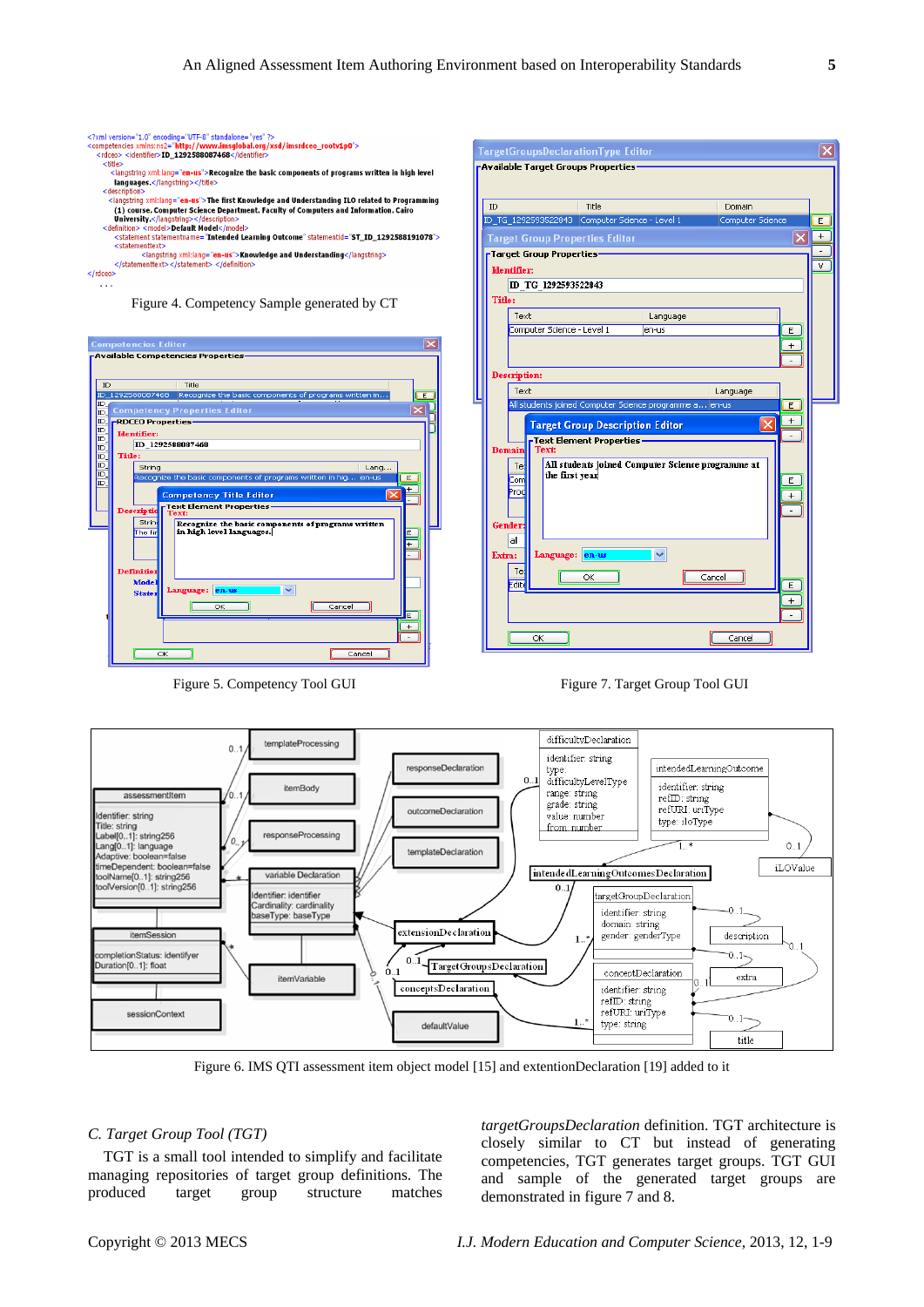

Figure 8. Target group sample generated by TGT

# *D. Assessment Item Authoring Tool (AIAT)*

AIAT designed to create assessment items based on the proposed QTI extended model. AIAT can manage any QTI Question Bank. Also, it has the capability to operate with competency, target group, and LOM (Learning Object Metadata) [26] concept banks to fill question aligning data according to QTI extension. AIAT architecture is shown in figure 10.

Enhanced AQuRate tool (figure 9) displays QTIbased question for editing. It is based on AQuRate with

new functionalities added such as editing new types of QTI questions and displaying/saving questions from/to strings not files only.



Figure 9. Assessment Item Authoring Tool GUI



Figure 10. Assessment Item Authoring Tool Architecture



Figure 11. QTI Extension Editor



Figure 12. Question Viewer (displays QTI question in fig 13)

Question aligning data can be edited through Extended QTI Editor (figure 11). A question can be displayed in its final ready-to-be-answered form using Question Viewer (figure 12). The generated items are simply saved in QTI assessment item bank in XML format. Sample of these items is shown in figure 13. Ekit viewer is dedicated to view user-readable HTML form of question ILOs and target groups. Some competency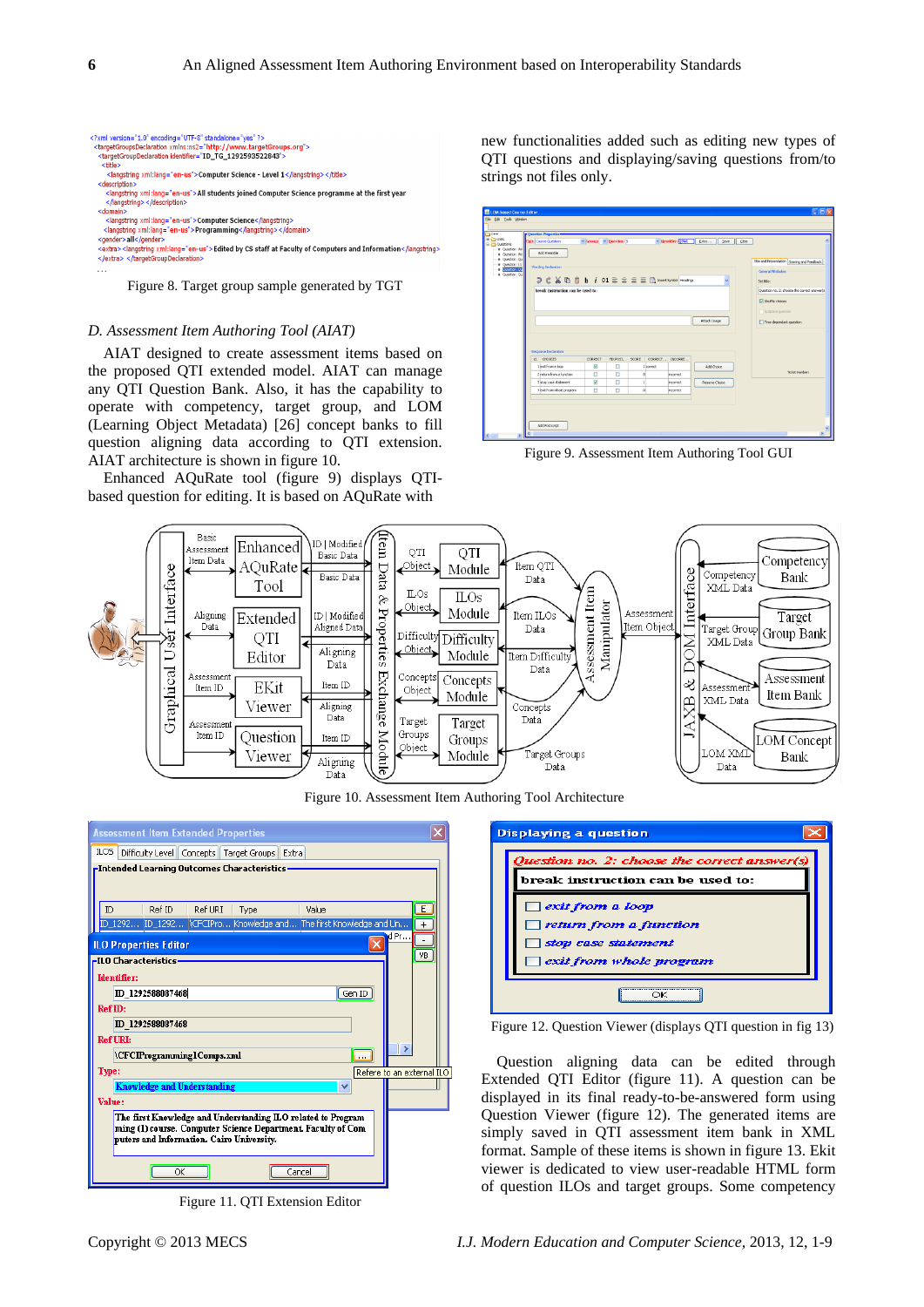target group used to align question shown in figure 13 are displayed using Ekit in figures 14 and 15.

```
«assessmentItem adaptive="false" identifier="ONo1" label="mylabel" timeDependent="false" title="Ouesti<mark>bn</mark> \
no. 2: choose the correct answer(s)" xmlns="http://www.imsglobal.org/xsd/imsqti_v2p1'
<si:schemaLocation="<mark>http://www.imsglobal.org/xsd/imsqti_v2p1 imsqti_v2p1.xsd"></mark>
<responseDeclaration baseType="integer" cardinality="multiple" identifier="RESPONSE">
   < correctResponse>
     <value>TDD</value>
     < value>ID2</value></correctResponse>
   <mapping defaultValue="0.0">
     <mapEntry mapKey="IDO" mappedValue="1.0" />
     <mapEntry mapKey="ID2" mappedValue="1.0" />
       </mapping></responseDeclaration>
<outcomeDeclaration baseType="integer" cardinality="single" identifier="SCORE" />
outcomeDeclaration baseType="identifier" cardinality="single" identifier="FEEDBACK" />
 itemBody><choiceInteraction maxChoices="0" responseIdentifier="RESPONSE" shuffle="true">
   |\langle b \rangle -break instruction can be used to: </b> </prompt>
   < simpleChoice fixed="false" identifier="IDO"> exit from a loop
      <feedbackInline identifier="IDO" outcomeIdentifier="FEEDBACK"
        showHide="show">correct</feedbackInline>
      <feedbackInline identifier="IDO" outcomeIdentifier="FEEDBACK" showHide="hide" /> </simpleChoice>
   <simpleChoice fixed="false" identifier="ID1"> return from a function
      <feedbackInline identifier="ID1" outcomeIdentifier="FEEDBACK" showHide="show" />
      <feedbackInline identifier="ID1" outcomeIdentifier="FEEDBACK"
        showHide="hide">incorrect</feedbackInline> </simpleChoice>
    < simpleChoice fixed="false" identifier="ID2"> stop case statement
      <feedbackInline identifier="ID2" outcomeIdentifier="FEEDBACK" showHide="show" />
      <feedbackInline identifier="ID2" outcomeIdentifier="FEEDBACK"
        showHide="hide">incorrect</feedbackInline> </simpleChoice>
   < simpleChoice fixed="false" identifier="ID3"> exit from whole program
      <feedbackInline identifier="ID3" outcomeIdentifier="FEEDBACK" showHide="show" />
      <feedbackInline identifier="ID3" outcomeIdentifier="FEEDBACK"
        showHide="hide">incorrect</feedbackInline></simpleChoice></choiceInteraction></temBody>
 responseProcessing
   template="http://www.imsglobal.org/question/qti_v2p0/rptemplates/map_response"/>
"extensionDedaration cardinality="record" identifier="ID_1292662121609"
   xmlns:ns6="http://www.targetGroups.org"...>
   <intendedLearningOutcomesDeclaration>
      <intendedLearningOutcomeDeclaration identifier="ID_1292588087468" refID="ID_1292588087468"
          refURI="\CFCIProgramming1Comps.xml" type="Knowledge and Understanding">
          <iLOValue>The first Knowledge and Understanding ILO related to Programming (1) course.
          Computer Science Department. Faculty of Computers and Information. Cairo
          University </iLOValue></intendedLearningOutcomeDeclaration>
      <intendedLearningOutcomeDeclaration identifier="ID_1292593150296" refID="ID_1292593150296"
          refURI="C:\CFCIProgramming1Comps.xml" type="Professional and Practical Skills">
          <iLOValue>The first Professional and Practical ILO related to Programming (1) course.
          Computer Science Department. Faculty of Computers and Information. Cairo
          University.</iLOValue></intendedLearningOutcomeDeclaration>
    </intendedLearningOutcomesDeclaration>
   <difficultyDeclaration grade="B" identifier="ID_1292662078843" range="A;B;C;D;E" type="Symbol"
   <targetGroupsDeclaration>
        <targetGroupDeclaration identifier="ID_TG_1292605812578">
          <refID>ID TG 1292593522843</refID>
          <refURI>\TargetGroups.xml</refURI></targetGroupDeclaration>
        <targetGroupDeclaration identifier="ID_TG_1292605826218">
          <refID>ID_TG_1292593716421</refID><refURI>C:\TargetGroups.xml</refURI>
             </targetGroupDedaration>
   </targetGroupsDeclaration>
   <extra>Course Object Oriented Programming </extra>
 extensionDeclaration:
 /assessmentItem>
```
Figure 13. QTI Assessment Item Sample with extension generated by AIAT





Figure 15. Ekit displays some target group

#### IV.CONCLUSION AND FUTURE WORK

The work proposed in this paper represents a preliminary approach towards an extension of the QTI data model. The added features are necessary for aligning QTI questions and describing their ILOs, difficulty level and assessed concepts. Different extensions were developed for IMS QTI to overcome some deficiencies. Although, QTI specifications are under discuss and it seems to be promising and different shortages were addressed. An authoring environment called ESI was presented. ESI main objective is to manage and align QTI assessment items to be used in tests and exams according to their criteria.

As IMS formats continue to improve in future, we will keep track adapting our environment to the new features. Future work may include adding some features needed by the e-assessment community. Also, it's highly required to test redundancy, similarity and dependency founded in the generated assessment items.

# **REFERENCES**

[1] Patricia Santos, Wenceslao Llobet, Davinia Hernández-Leo and Josep Blat, "QTI for selfassessment and embedded assessment in competence oriented scenarios: The Agora Case,"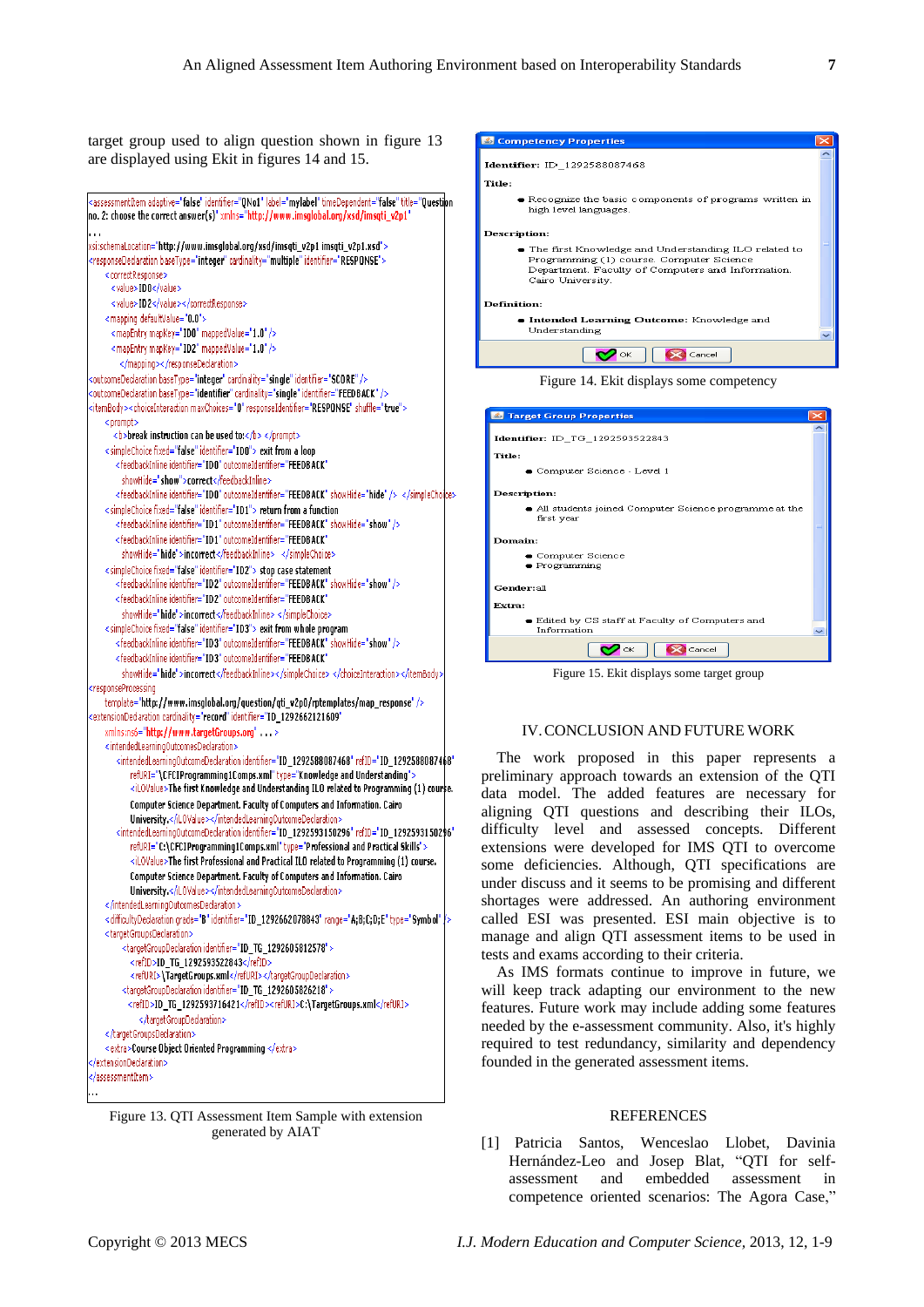*International Conference on Intelligent Networking and Collaborative Systems*, Barcelona, Spain, 2009.

- [2] Patricia Santos, Xavier Colina, Davinia Hernández-Leo, Javier Melero, Josep Blat, "Enhancing Computer Assisted Assessment Using Rubrics in a QTI Editor,‖ *Ninth IEEE International Conference on Advanced Learning Technologies (ICALT)*, Riga, Latvia, 2009.
- [3] IMS Question & Test Interoperability Specification: http://www.imsglobal.org/QTI.html. Accessed at December, 2013.
- [4] IEEE Reusable Competency Definitions (RCD), [http://ltsc.ieee.org/wg20/,](http://ltsc.ieee.org/wg20/) accessed December, 2013.
- [5] Melvyn Dodridge, "Learning outcomes and their assessment in higher education," ENGINEERING SCIENCE AND EDUCATION, vol. 8, p. 161-186, 1999.
- [6] IMS Global Learning Consortium: [http://www.imsglobal.org/,](http://www.imsglobal.org/) Accessed at December, 2013.
- [7] Question Mark Corporation Ltd. [http://www.questionmark.com,](http://www.questionmark.com/) accessed December, 2013.
- [8] Abelardo Pardo, Álvaro Agea, Carlos Delgado Kloos, "Current Issues with Assessment Formats and Interoperability," *IEEE EDUCON Education Engineering*, Madrid, Spain, 2010.
- [9] Beatriz E. Florián G., Silvia M. Baldiris, Ramón Fabregat Gesa, "Adaptive Integral Assessment Package for the A2UN@ Project," *European Association for Education in Electrical and Information Engineering conference (EAEEIE'20)*, Valencia, Spain, 2009.
- [10] Alberto Abelló, et al., "LEARN-SQL: Automatic Assessment of SQL Based on IMS QTI Specification," *ICALT*, Santander, Spain, 2008.
- [11] Neil Y. Yen, Martin M. Weng, Louis R. Chao, "A Novel System Architecture to Enhance Web-based Assessment Environment,‖ *IEEE International Symposium on IT in Medicine & Education (ITIME'9)*, Jinan, China, 2009.
- [12] Israel Gutiérrez, Carlos Delgado Kloos, Raquel M. Crespo, "Assessing Assessment Formats: The Current Picture," **IEEE EDUCON** Education *Engineering*, Madrid, Spain, 2010.
- [13] Reusable Definition of Competency or Educational Objective, [http://www.imsglobal.org/competencies/,](http://www.imsglobal.org/competencies/) accessed December, 2013.
- [14] Raquel M. Crespo1, et al., "Aligning Assessment with Learning Outcomes in Outcome-based Education,‖ *IEEE EDUCON Education Engineering*, Madrid, Spain, 2010.
- [15] M. Sokolova, G. Totkov, "Extended IMS Specification for Accumulative Test System," *International Conference on Computer Systems and Technologies - CompSysTech'08*, Gabrovo, Bulgaria, 2008.
- [16] Imran A. Zualkernan, Yaser A. Ghanam, Mohammed F. Shoshaa and Amir S. Kalbasi, "Architecture for Dynamic Generation of QTI 2.1

Assessments for Mobile Devices Using Flash Lite," *ICALT*, Niigata, Japan, 2007.

- [17] Davinia Hernández-Leo, Patricia Santos, Eloy D. Villasclaras-Fernández, Toni Navarrete, Juan I. Asensio-Pérez, Josep Blat, Yannis Dimitriadis, ―Educational patterns as a guide to create units of learning and assessment," *ICALT*, Santander, Spain, 2008.
- [18] A. HARCHAY, L. CHENITI-BELCADHI, R. BRAHAM, "An Investigation of the Enhancement and the Formal Description of IMS/QTI Specification for Programming Courses," *ICLAT*, Sousse, Tunisia, 2010.
- [19] Muhammad H. Zedan, Hesham A. Hassan, Samhaa R. El-Beltagy, Ahmed A. Rafea, "A Model for Aligning Assessment Items," Canadian Journal on Data, Information and Knowledge Engineering Vol. 2, No. 1, January 2011.
- [20] Onjira Sitthisak, Lester Gilbert, Hugh C Davis, "Deriving e-assessment from a competency model," *ICALT*, Santander, Spain, Santander, Spain, 2008.
- [21] Sandra Arnold, Joël Fisler, "OLAT: The Swiss Open Source Learning Management System," *International Conference on e-Education, e-Business, e-Management and e-Learning (IC4E '10)*, Sanya, China, 2010.
- [22] Xavier Gumara, Llu *f* Vicent, Marc Segarra, "OTI Result Reporting Stats Engine for Question-Based Online Tests,‖ *ICALT*, Santander, Spain, 2008.
- [23] Java Architecture for XML Binding (JAXB), [https://jaxb.java.net/,](https://jaxb.java.net/) accessed December, 2013
- [24] Document Object Model (DOM), [http://www.w3.org/DOM/,](http://www.w3.org/DOM/) accessed December, 2013.
- [25] Ekit tool, [http://www.hexidec.com/ekit.php,](http://www.hexidec.com/ekit.php) accessed December, 2013.
- [26] Learning Object Metadata (LOM), [http://ltsc.ieee.org/wg12/20020612-Final-LOM-](http://ltsc.ieee.org/wg12/20020612-Final-LOM-Draft.html)[Draft.html,](http://ltsc.ieee.org/wg12/20020612-Final-LOM-Draft.html) accessed December, 2013.



**Muhammad H. Zedan** is an Assistant Lecturer in Computer and Information Sciences department at the Institute of Statistical Studies and Research (ISSR), Cairo University. Muhammad received his BSc & MSc degrees in Computer Science from the department of

Computer Science in the Faculty of Computers and Information at Cairo University. His research interests are Knowledge-based Systems, Semantic Web, E-Learning, Multi-Agent Systems, and Artificial Intelligence.



**Hesham A. Hassan** is a Professor and head of Computer Science department at the Faculty of Computers and Information, Cairo University. Hesham's educational background is as follows: B.Sc in Agriculture, Cairo